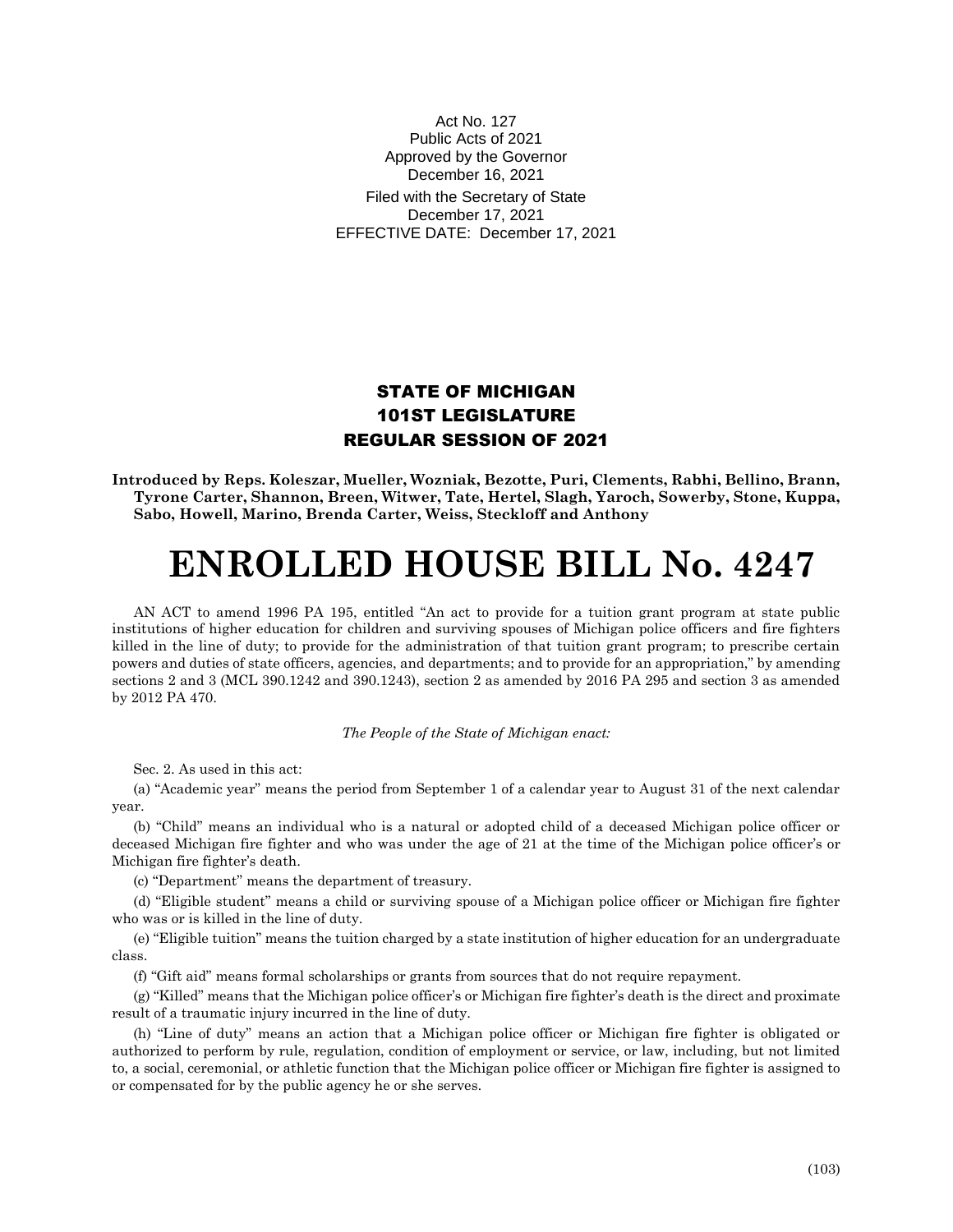(i) "Michigan police officer" means a sheriff or sheriff's deputy of a sheriff's department in this state; village or township marshal of a village or township in this state; officer of the police department of any city, village, or township in this state; officer of the Michigan state police; or any other police officer or law enforcement officer trained and licensed or certified under the Michigan commission on law enforcement standards act, 1965 PA 203, MCL 28.601 to 28.615.

(j) "Michigan fire fighter" means a member including volunteer members and members paid on call of a fire department, or other organization that provides fire suppression and other fire-related services, of a city, township, village, or county who is responsible for or is in a capacity that includes responsibility for the extinguishment of fires. Michigan fire fighter does not include a person whose job description, duties, or responsibilities do not include direct involvement in fire suppression.

(k) "Occupational disease" means a disease that routinely constitutes a special hazard in, or is commonly regarded as concomitant of, the Michigan police officer's or Michigan fire fighter's occupation.

(*l*) "State institution of higher education" means a public community or junior college established under section 7 of article VIII of the state constitution of 1963 or part 25 of the revised school code, 1976 PA 451, MCL 380.1601 to 380.1607, or a state university described in section 4, 5, or 6 of article VIII of the state constitution of 1963.

(m) "Survivor's tuition grant" means a tuition grant awarded to an eligible student under this act.

(n) "Traumatic injury" means a wound or the condition of the body caused by external force, including, but not limited to, an injury inflicted by bullet, explosive, sharp instrument, blunt object or other physical blow, fire, smoke, chemical, electricity, climatic condition, infectious disease, radiation, or bacteria, but excluding an injury resulting from stress, strain, or occupational disease.

(o) "Undergraduate class" means a class or course that provides a student with academic credit applicable toward a bachelor or associate degree from a state institution of higher education.

Sec. 3. (1) The police officer's and fire fighter's survivor tuition program is created, to be administered by the department.

(2) Beginning in the 2012-2013 academic year, the department shall provide a survivor's tuition grant in an amount determined by the department under subsection (3) to each eligible student if all of the following requirements are met:

(a) The student applies, qualifies, and is admitted as a full-time, part-time, or summer school student in a program of study leading to a degree or certificate at a state institution of higher education.

(b) The student is a legal resident of the state for at least the 12 consecutive months immediately preceding his or her application. For an individual who is a dependent of his or her parent, residency status shall be determined by the parent's residency. For an individual who is not a dependent, residency status is determined in the same manner as under 20 USC 1070 to 1070h.

(c) The student applies to the department for a survivor's tuition grant under this act and provides evidence satisfactory to the department that he or she is an eligible student, that the course or courses for which he or she is seeking a survivor's tuition grant meet the requirements of subsection (3), and that he or she meets the other requirements of this section.

(d) If the student is a child of a Michigan police officer or Michigan fire fighter who was killed in the line of duty, he or she applies for a survivor's tuition grant under subdivision (c) for the first time before the age of 26.

(e) The financial aid officer at the state institution of higher education certifies to the department that the student's eligible tuition expenses exceed the total of all other gift aid available to the student; certifies the amount of that excess; and certifies that the tuition rate or rates used to determine the amount of that excess are not greater than the rate or rates charged to residents of this state.

(f) The student maintains satisfactory academic progress, as defined by the state institution of higher education, for each term or semester in which he or she is enrolled. The satisfactory progress definition used by an institution for federal student assistance programs under 20 USC 1070 to 1070h is acceptable for the purposes of this act.

(g) The student has not received a bachelor's degree and has received tuition assistance under this act for fewer than 124 semester credits or 180 term credits at an institution of higher education.

(h) The student has not received a survivor's tuition grant in more than a total of 9 semesters or the equivalent number of terms or quarters.

(3) The amount of a survivor's tuition grant in an academic year is the amount of the student's eligible tuition in that academic year less all other gift aid available to the eligible student. The department may reduce the